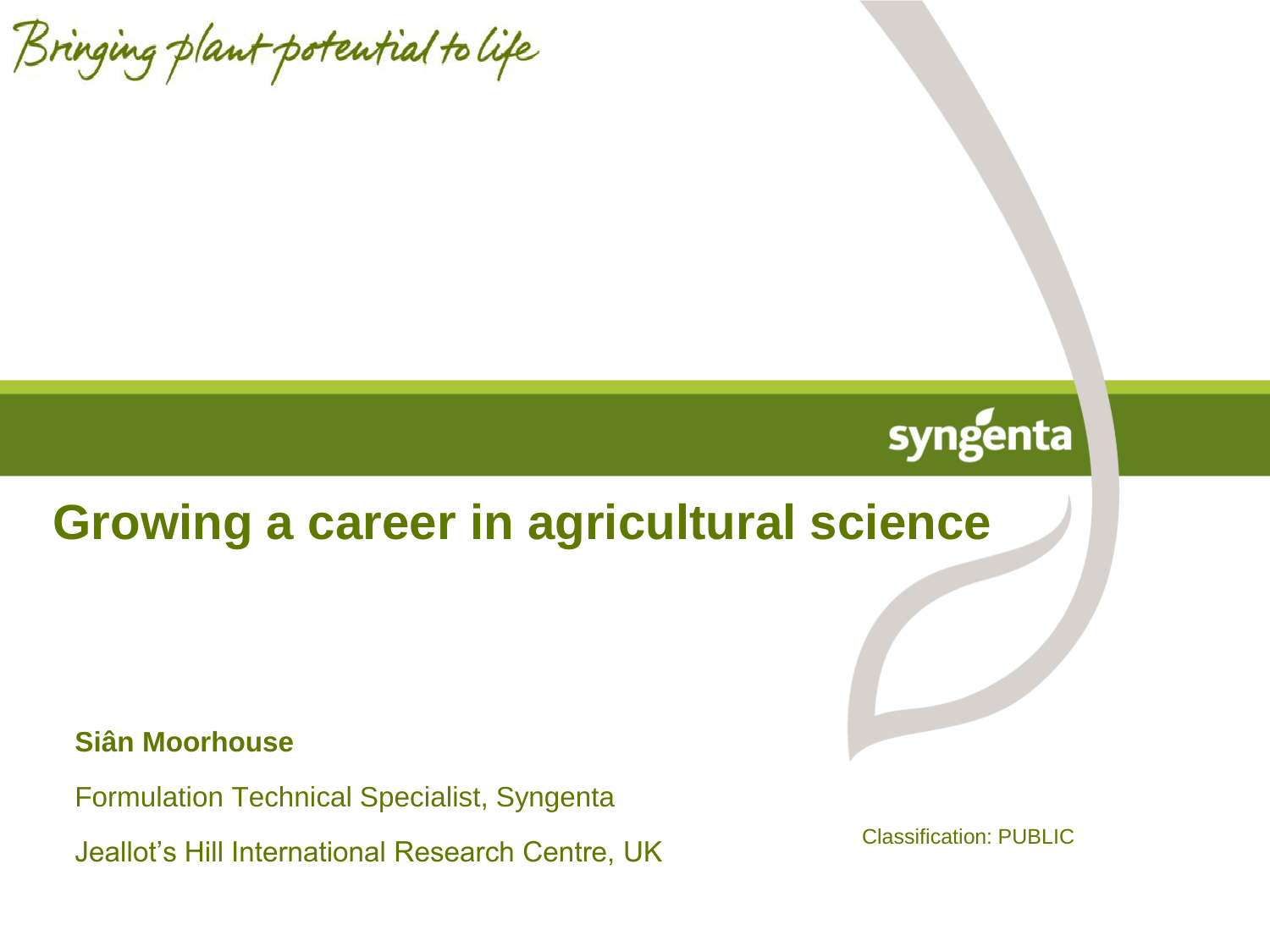

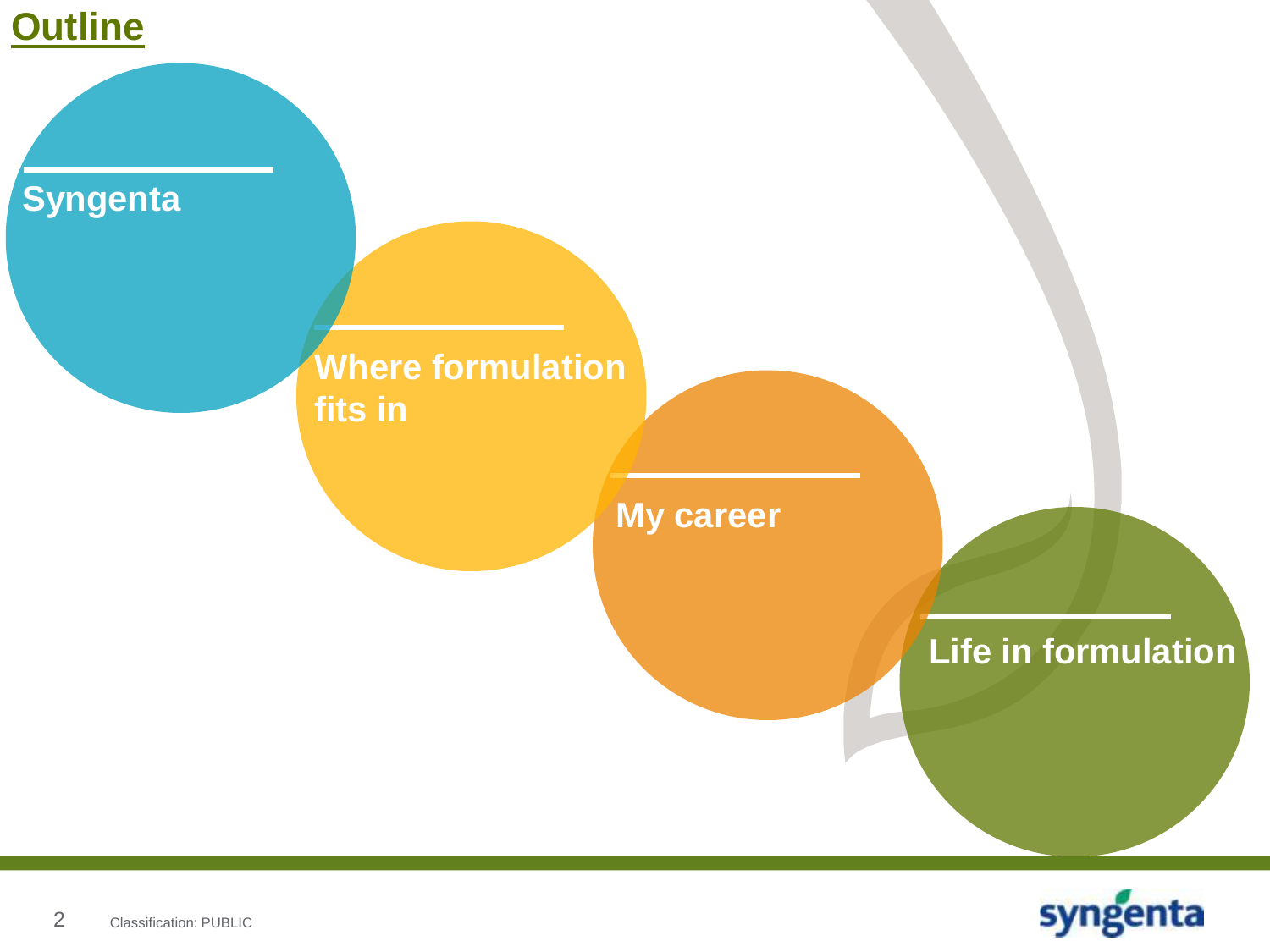# **Our ambition**

We play a vital role in the food chain to safely feed the world and take care of our planet.

We will be the most collaborative and trusted team in agriculture, providing leading seeds and crop protection innovations to enhance the prosperity of farmers, wherever they are.





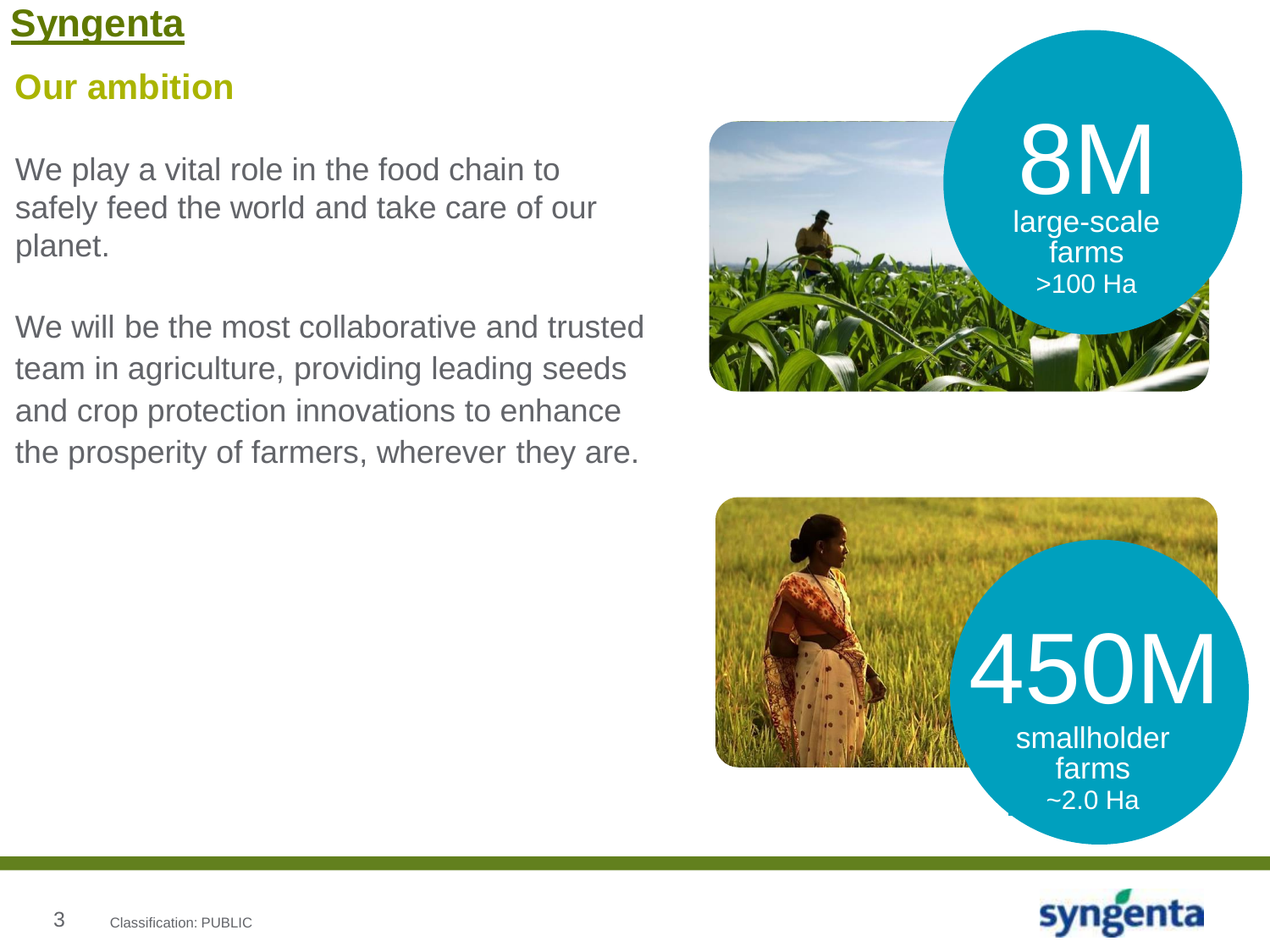### **We need to find better ways to feed the world**



# Every day the world's population increases by 200'000

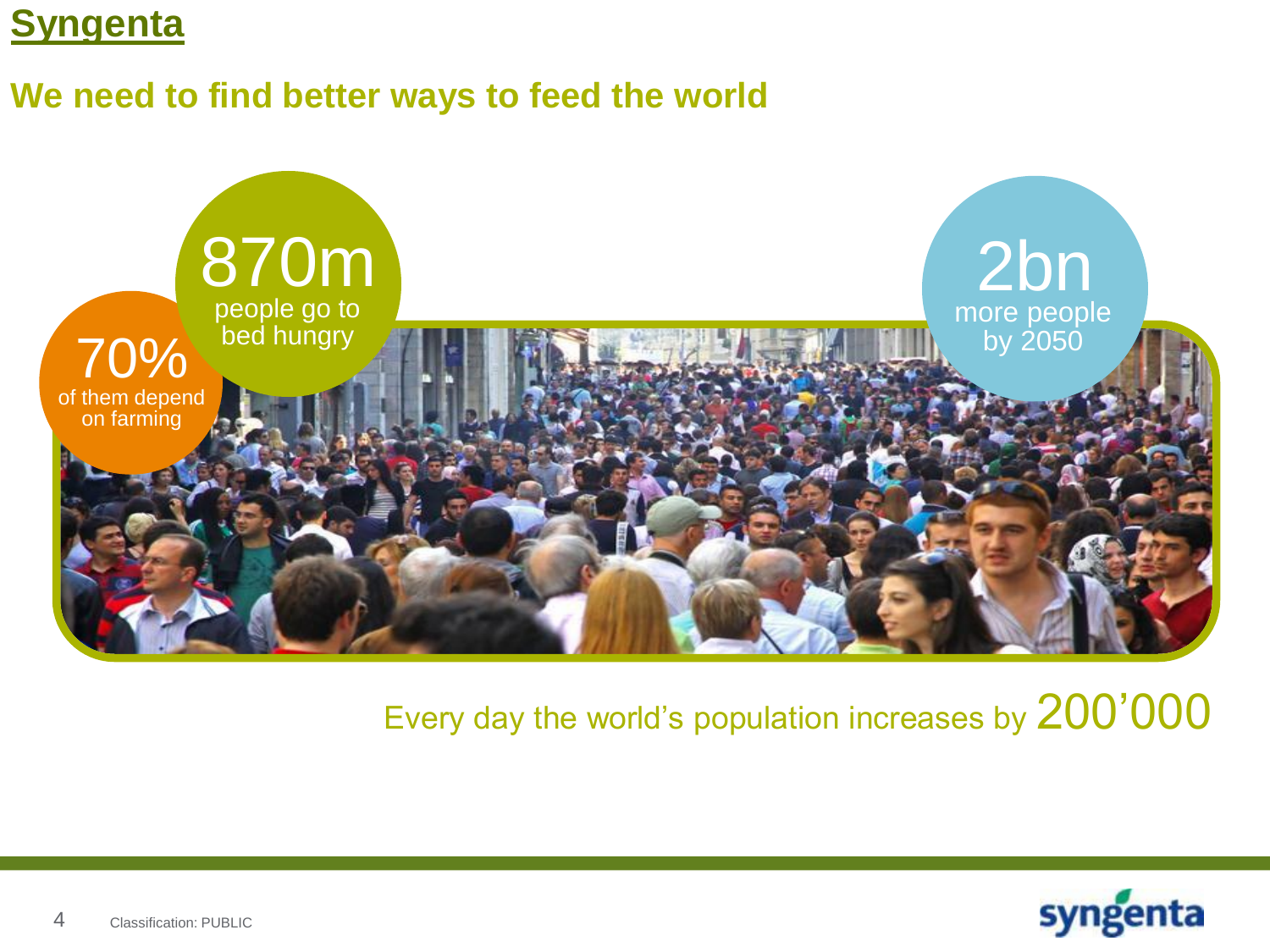### **Who we are**

**A leading agriculture company helping to improve global food security by enabling millions of farmers to make better use of available resources.** 

- World-class science and innovative crop solutions.
- 28,000 people in over 90 countries working to transform how crops are grown.
- Committed to rescuing land from degradation, enhancing biodiversity and revitalizing rural communities.



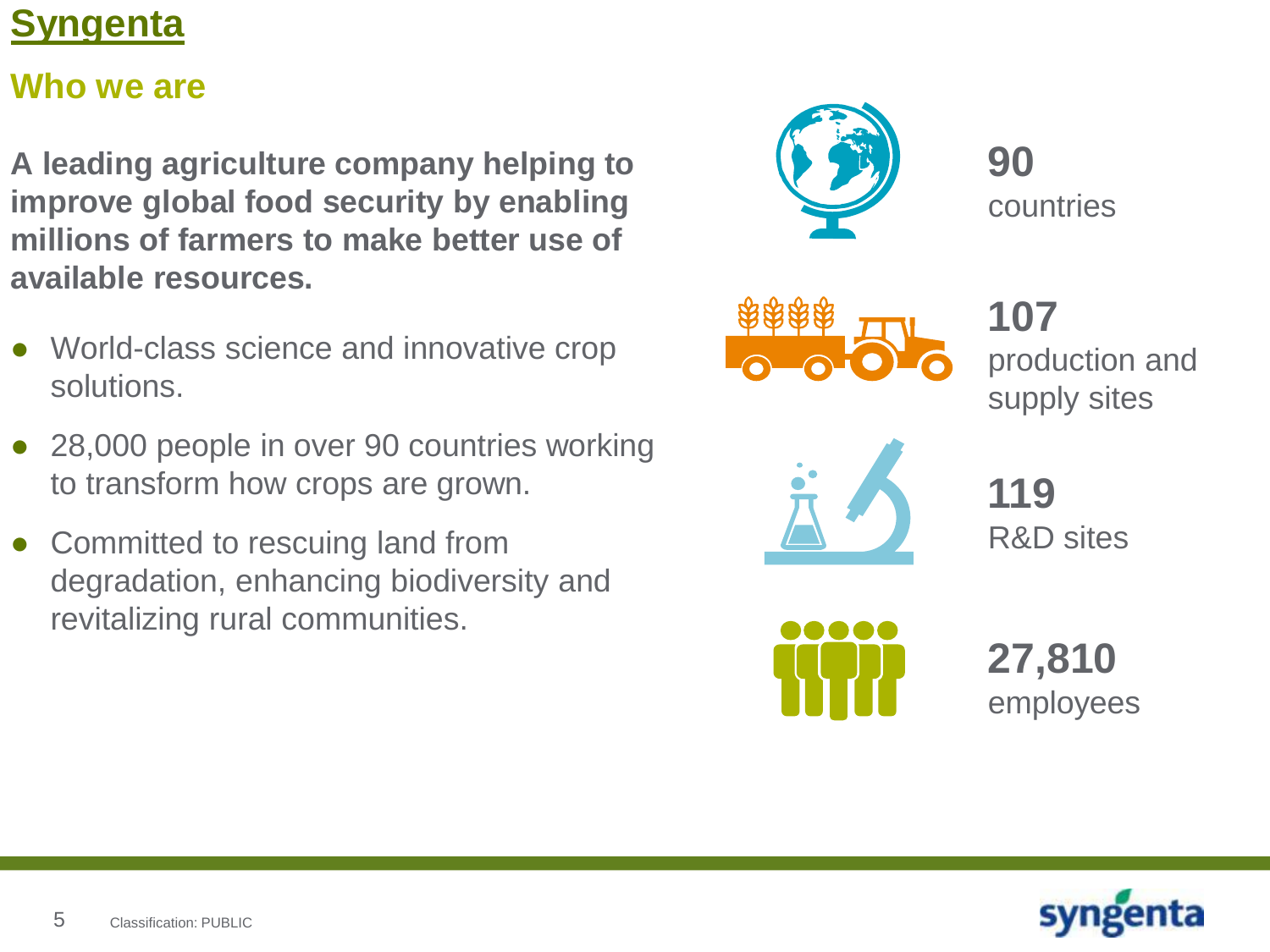### **Two core businesses**

### **Crop Protection**



Selective herbicides Non-selective herbicides Fungicides **Insecticides Seedcare** 

#### **Seeds**



Corn & Soybean Diverse Field Crops Vegetables and Flowers

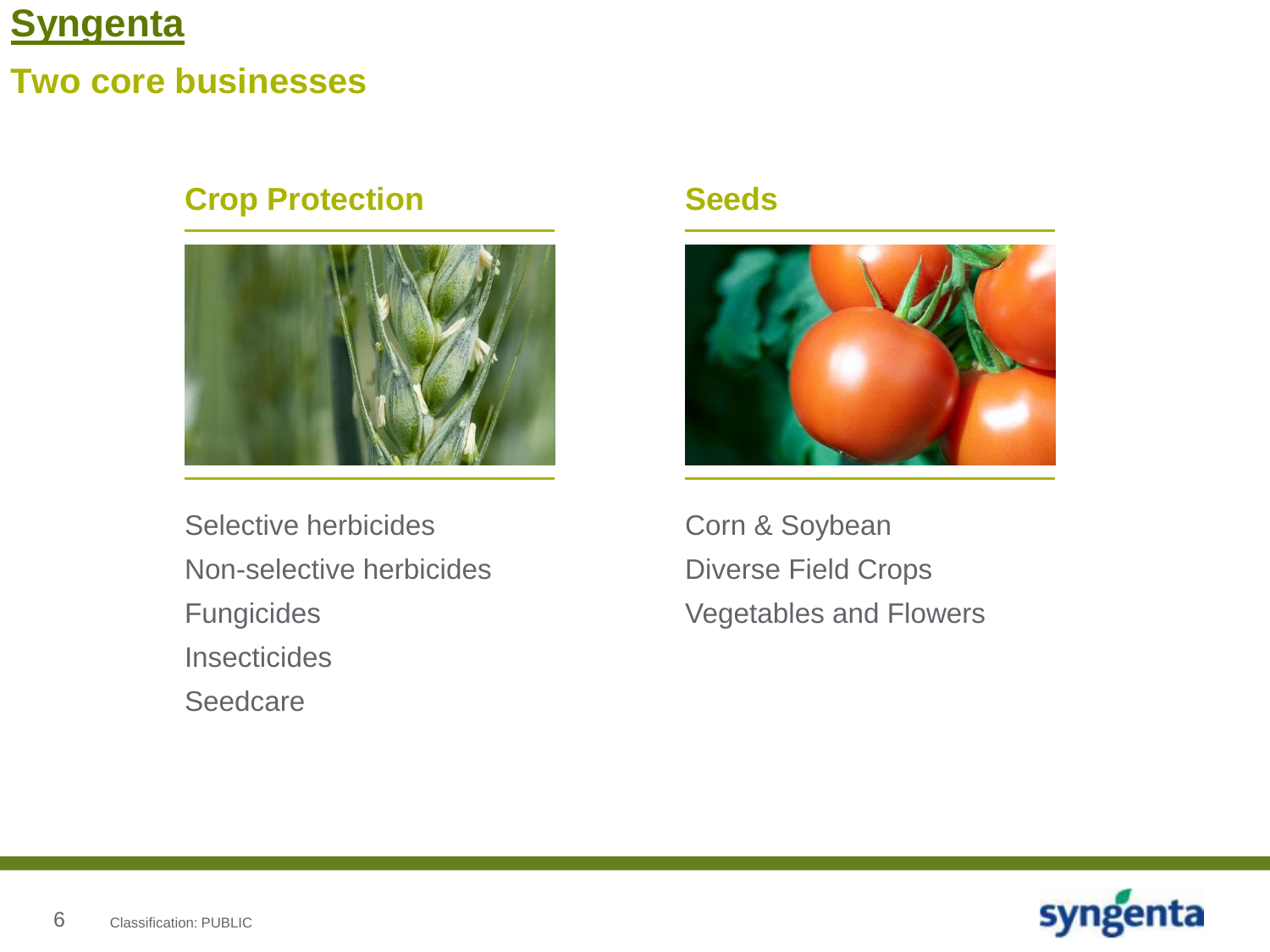### **Two core businesses**



Selective herbicides Non-selective herbicides Fungicides **Insecticides** Seedcare

#### **Seeds**



Corn & Soybean Diverse Field Crops Vegetables and Flowers

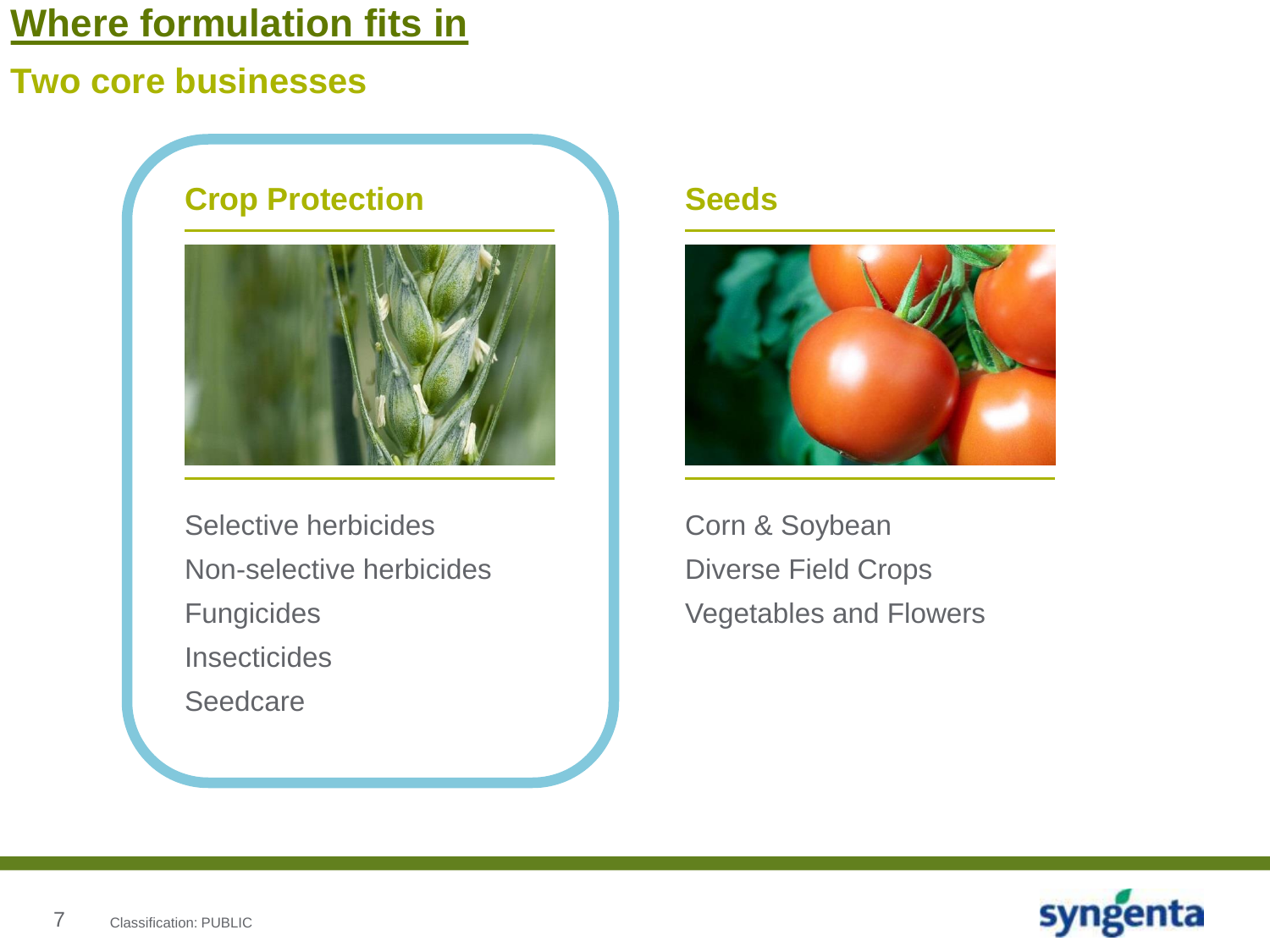### **Global formulation presence**



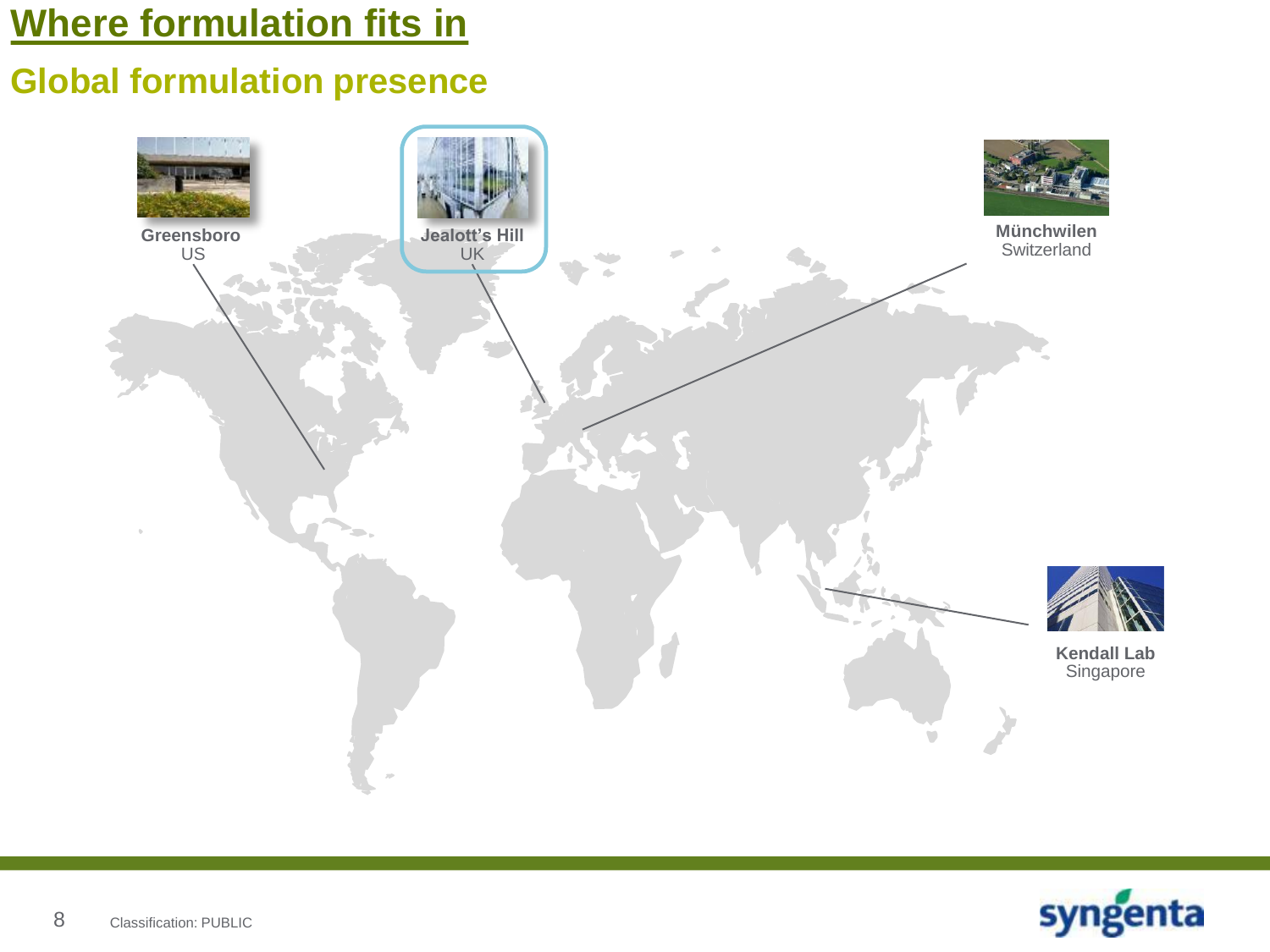### **What is a crop protection formulation?**

A formulation is a 'vehicle' which safely delivers one or more active ingredient(s) (to control a disease, pest or weed) to a crop/target in an **efficient, effective and convenient way**



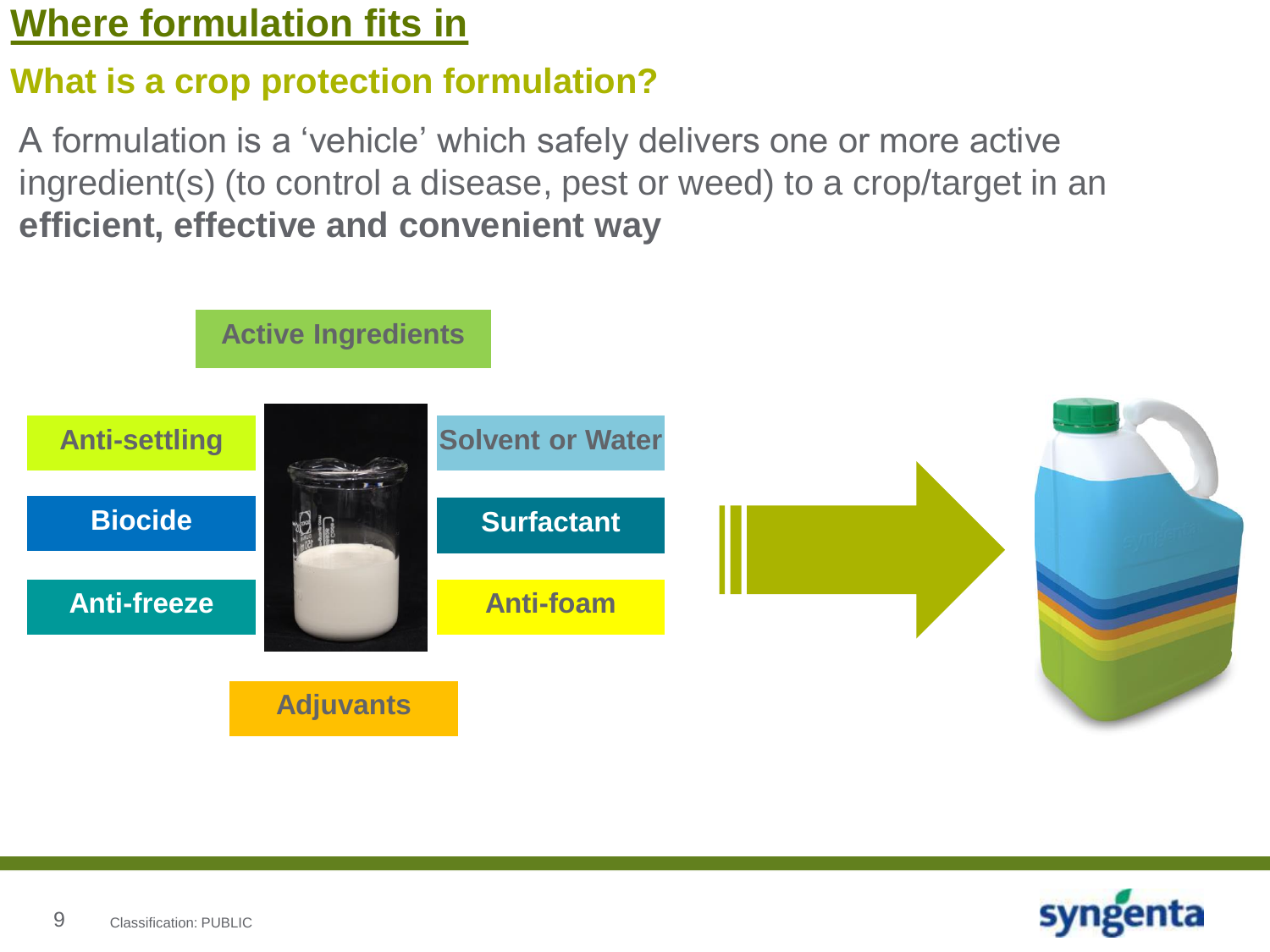# **Why do we need to formulate?**

#### **Unformulated AI**







### **Formulated AI**







10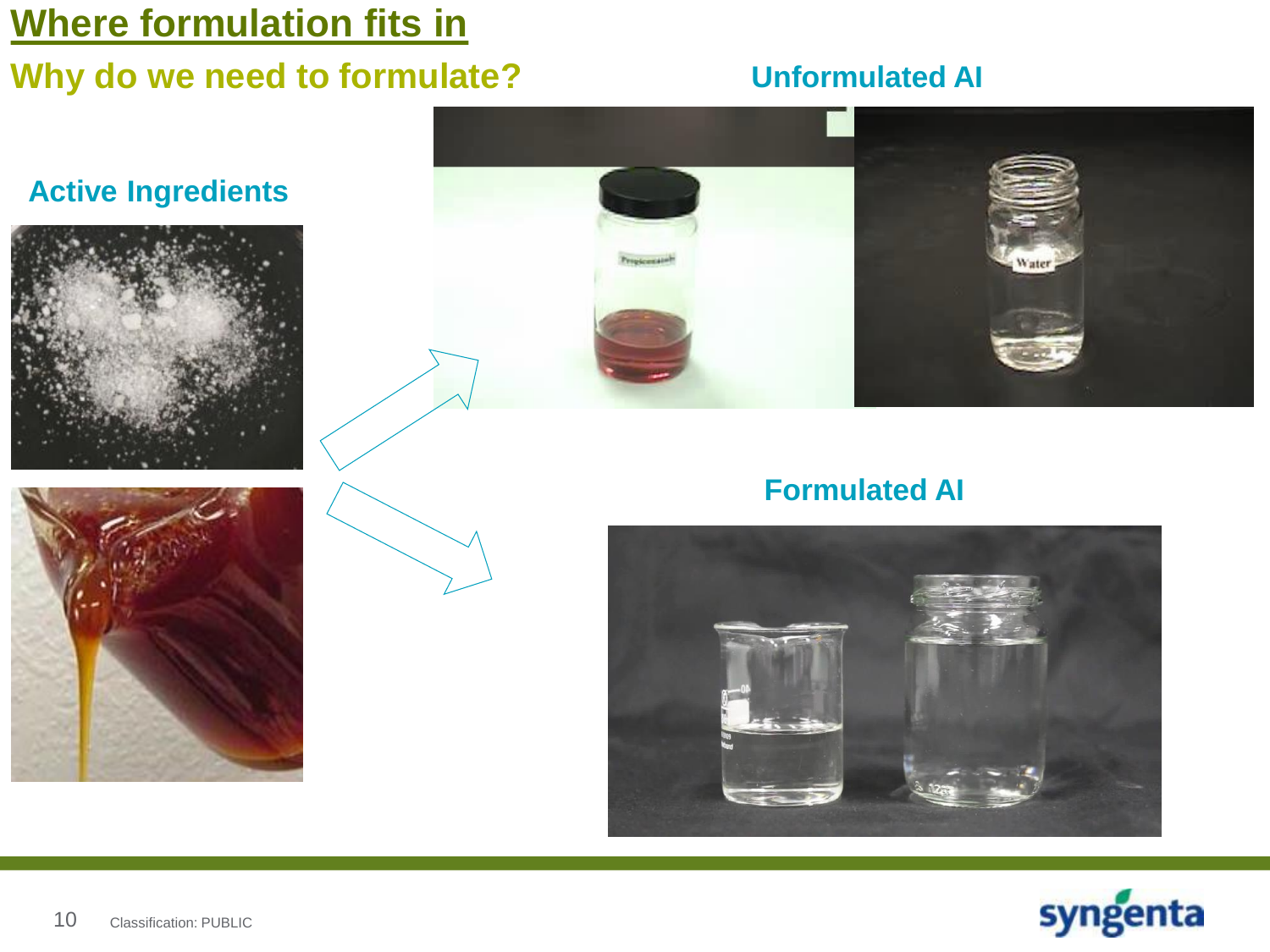### **Why do we need to formulate?**

#### **Poor retention of water on leaf**



### **Good retention of optimised formulation on leaf**



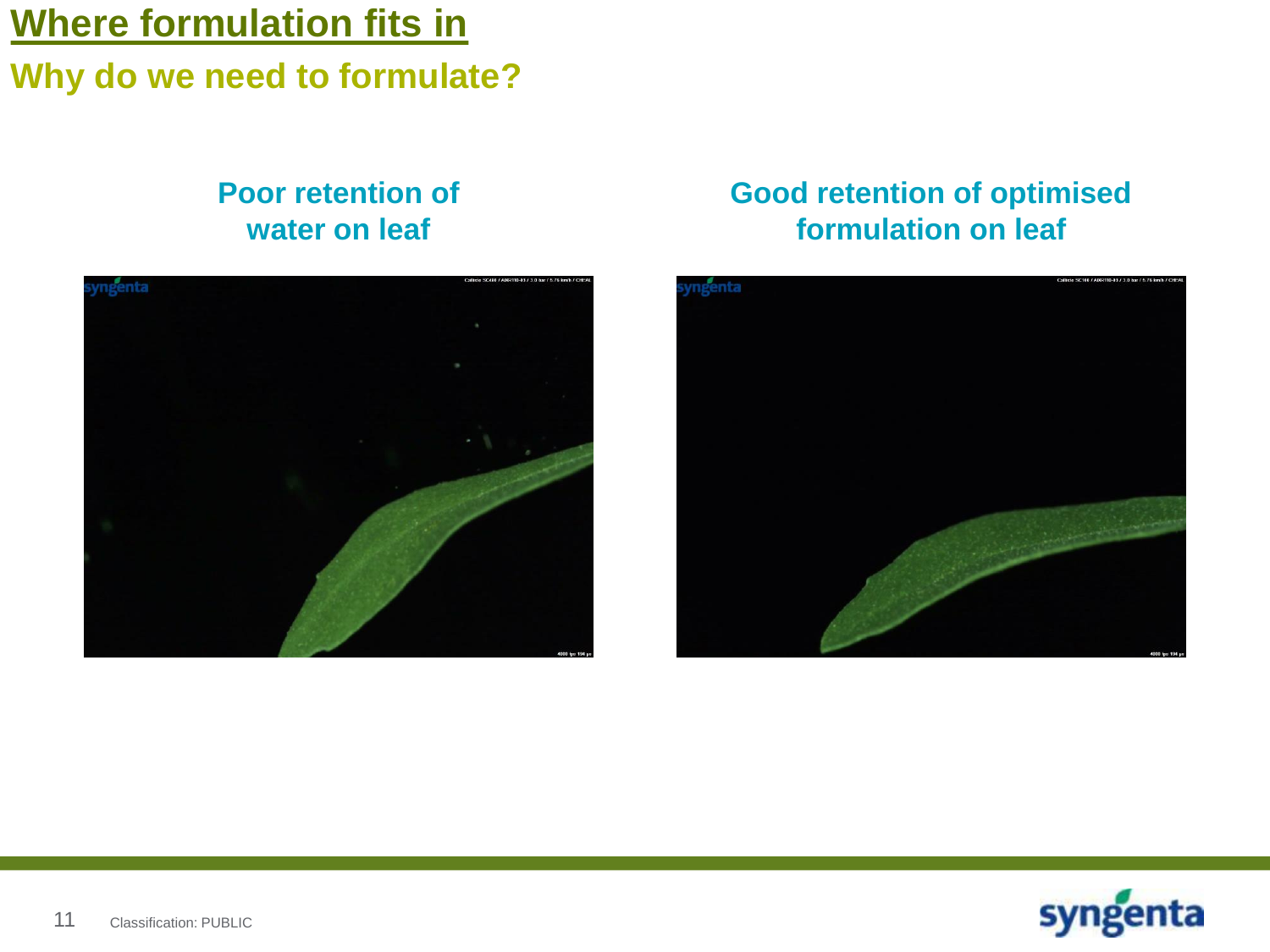### **My Career**



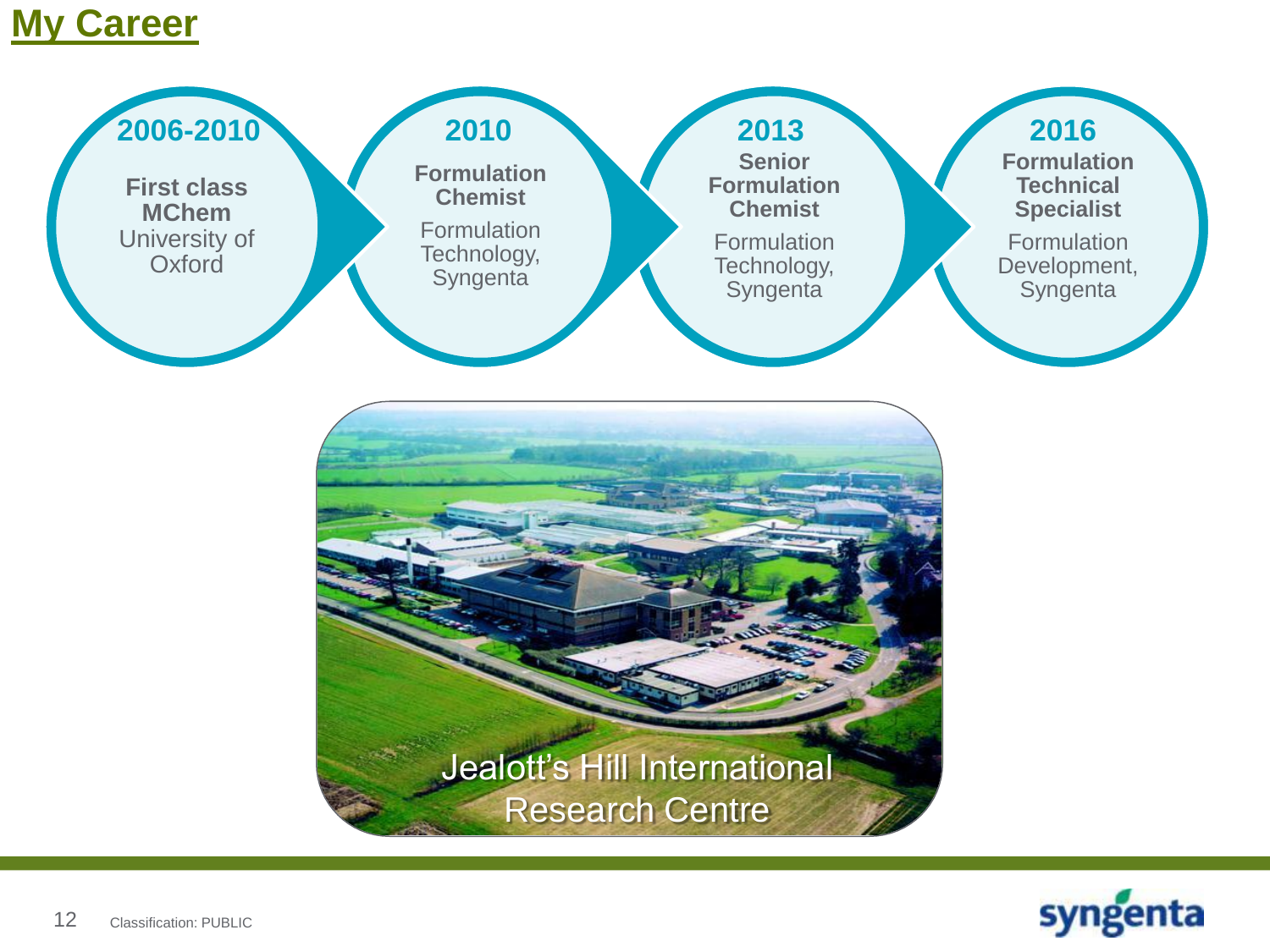# **Life in formulation**

- Herbicide formulation development team : 7 people
- 2-3 projects each
- Early research AIs (mg scale)  $\rightarrow$  development of commercial products (pilot plant scale)



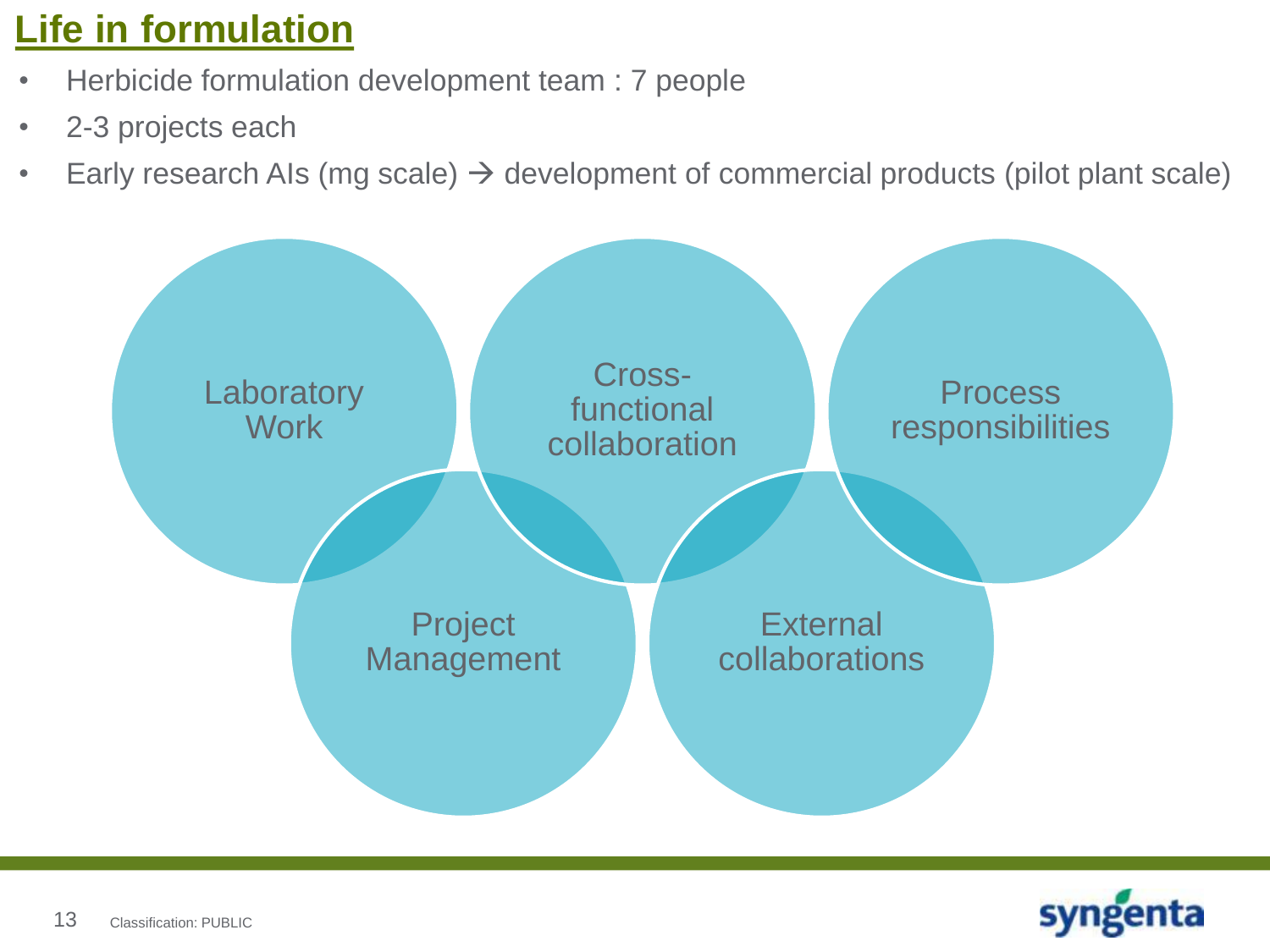# **Life in formulation**

- Every project is different
- Close collaboration with many scientific functions
- Flexible working and progression opportunities
- Large global company